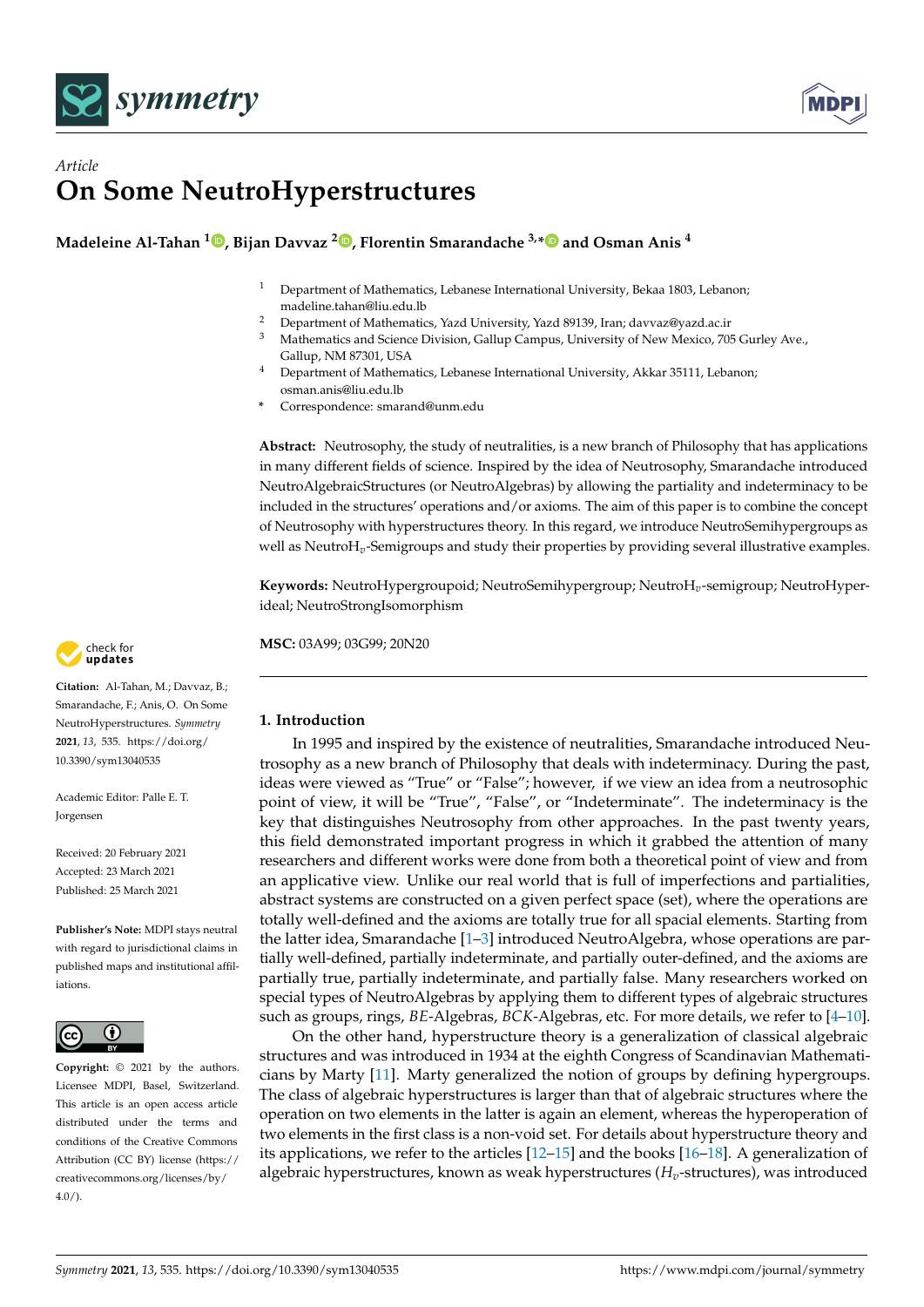in 1994 by Vougiouklis [\[19\]](#page-11-9). The axioms in the latter are weaker than that of algebraic hyperstructures. For details about  $H_v$ -structures, we refer to [\[19–](#page-11-9)[22\]](#page-11-10).

As a natural extension of NeutroAlgebraicStructure, NeutroHyperstructure was defined recently [\[23](#page-11-11)[,24\]](#page-11-12) where Ibrahim and Agboola [\[23\]](#page-11-11) defined NeutroHypergroups and studied a special type. Our paper is concerned about some NeutroHyperstructures and is organized as follows: Section [2](#page-1-0) presents some basic preliminaries related to hyperstructure theory. Section [3](#page-2-0) defines NeutroSemihypergroups, NeutroH*v*-Semigroups, and some related new concepts and illustrates these new concepts via examples. Moreover, we study some properties of their subsets under NeutroStrongHomomorphism.

### <span id="page-1-0"></span>**2. Algebraic Hyperstructures**

In this section, we present some definitions and examples about (weak) algebraic hyperstructures that are used throughout the paper. For more details about hyperstructure theory, we refer to [\[16–](#page-11-7)[20\]](#page-11-13).

**Definition 1** ([\[16\]](#page-11-7))**.** *Let H be a non-empty set and* P ∗ (*H*) *be the family of all non-empty subsets* of H. Then, a mapping  $\circ : H \times H \to \mathcal{P}^*(H)$  is called a binary hyperoperation on H. The couple (*H*, ◦) *is called a hypergroupoid.*

*If A and B are two non-empty subsets of H and*  $h \in H$ *, then we define:* 

$$
A \circ B = \bigcup_{\substack{a \in A \\ b \in B}} a \circ b, \ h \circ A = \{h\} \circ A \text{ and } A \circ h = A \circ \{h\}.
$$

A hypergroupoid  $(H, \circ)$  is called a *semihypergroup* if the associative axiom is satisfied. i.e., for every  $x, y, z \in H$ ,  $x \circ (y \circ z) = (x \circ y) \circ z$ . In other words,

$$
\bigcup_{u\in y\circ z} x\circ u = \bigcup_{v\in x\circ y} v\circ z.
$$

An element *h* in a hypergroupoid  $(H, \circ)$  is called *idempotent* if  $h \circ h = h$ .

**Example 1.** Let *H* be any non-empty set and define " $\star$ " on *H* as follows. For all  $x, y \in H$ ,  $x \star y = \{x, y\}$ . Then  $(H, \star)$  *is a semihypergroup.* 

**Example 2.** Let  $H_0 = \{e, b, c\}$  and  $(H_0, +)$  be defined by the following table.

|               | e                   | h         |           |
|---------------|---------------------|-----------|-----------|
| $\mathcal{P}$ | P.                  | $\{e,b\}$ | $\{e,c\}$ |
|               | $\boldsymbol{\rho}$ | $\{e,b\}$ | $\{e,c\}$ |
| C             | P.                  | $\{e,b\}$ | $\{e,c\}$ |

*Then*  $(H_0, +)$  *is a semihypergroup and e is an idempotent element in*  $H_0$ *.* 

As a generalization of algebraic hyperstructures, Vougiouklis [\[19](#page-11-9)[,20\]](#page-11-13) introduced *Hv*structures. Weak axioms in *Hv*-structures replace some axioms of classical algebraic hyperstructures.

**Definition 2** ([\[19](#page-11-9)[,20\]](#page-11-13)). *A hypergroupoid* (*H*,  $\circ$ ) *is called an*  $H_v$ -semigroup *if the weak associative axiom is satisfied. i.e.,*  $(x \circ (y \circ z)) \cap ((x \circ y) \circ z) \neq \emptyset$  *for all*  $x, y, z \in H$ *.* 

**Example 3.** Let  $H_1 = \{0, 1, 2, 3\}$  and "+" be the hyperoperation on  $H_1$  defined by the follow*ing table.*

|  |  | $\{0, 2\}$ |  |
|--|--|------------|--|
|  |  |            |  |
|  |  |            |  |
|  |  |            |  |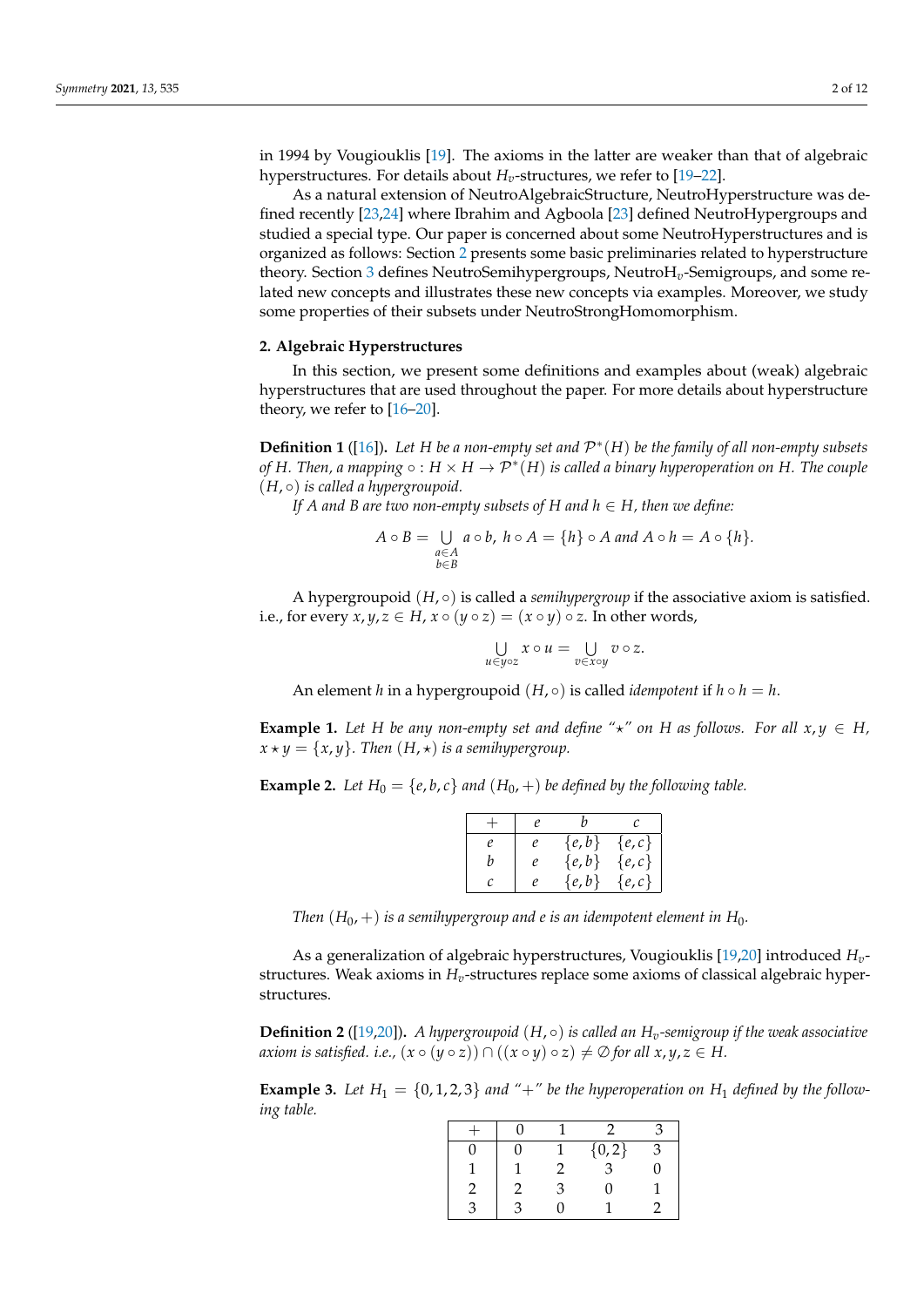*Then*  $(H_1, +)$  *is an*  $H_v$ *-semigroup.* 

**Remark 1.** *Every semigroup is a semihypergroup and every semihypergroup is an Hv-semigroup.*

**Definition 3** ([\[17\]](#page-11-14)). Let  $(H, \circ)$  be a semihypergroup ( $H_v$ -semigroup) and  $M \neq \emptyset \subseteq H$ . Then M *is a*

- 1. *subsemihypergroup* ( $H_v$ -subsemigroup) of H if ( $M$ ,  $\circ$ ) is a semihypergroup ( $H_v$ -semigroup).
- *2. left hyperideal of H if M is a subsemihypergroup (H<sub><i>v*</sub>-subsemigroup) of H and  $h \circ a \subseteq M$  for *all*  $h \in H$ .
- *3. right hyperideal of H if M is a subsemihypergroup (H<sub>v</sub>*-subsemigroup) of *H* and  $a \circ h \subseteq M$  for *all*  $h \in H$ .
- *4. hyperideal of H if M is both: a left hyperideal of H and a right hyperideal of H.*

<span id="page-2-1"></span>**Remark 2.** Let  $(H, \circ)$  be a semihypergroup  $(H_v$ -semigroup) and  $M \neq \emptyset \subseteq H$ . To prove that M *is subsemihypergroup* ( $H_v$ -subsemigroup) of  $H$ , it suffices to show that  $a \circ b \subseteq M$  for all  $a, b \in M$ .

#### <span id="page-2-0"></span>**3. NeutroHyperstructures**

In this section, we define NeutroSemihypergroups and NeutroH*v*-Semigroups, present some illustrative examples, and study several properties of some important subsets of NeutroSemihypergroups and NeutroH*v*-Semigroups.

**Definition 4.** *Let A be any non-empty set and "*·*" be a hyperoperation on A. Then "*·*" is called a NeutroHyperoperation on A if some (or all) of the following conditions hold in a way that*  $(T, I, F) \notin \{(1, 0, 0), (0, 0, 1)\}.$ 

- *1. There exist*  $x, y ∈ A$  *with*  $x ⋅ y ⊆ A$ *. (This condition is called degree of truth, "T").*
- *2. There exist*  $x, y \in A$  with  $x \cdot y \nsubseteq A$ . (This condition is called degree of falsity, "F").
- *3. There exist*  $x, y \in A$  *with*  $x \cdot y$  *is indeterminate in* A. (This condition is called degree of *indeterminacy, "I").*

**Definition 5.** *Let A be any non-empty set and "*·*" be a hyperoperation on A. Then "*·*" is called an AntiHyperoperation on A if*  $x \cdot y \nsubseteq A$  *for all*  $x, y \in A$ .

**Definition 6.** *Let A be any non-empty set and "*·*" be a hyperoperation on A. Then "*·*" is called NeutroAssociative on A if there exist*  $x, y, z, a, b, c, e, f, g \in A$  *satisfying some (or all) of the following conditions in a way that*  $(T, I, F) \notin \{(1, 0, 0), (0, 0, 1)\}.$ 

- *1.*  $x \cdot (y \cdot z) = (x \cdot y) \cdot z$ ; (This condition is called degree of truth, "T").
- *2.*  $a \cdot (b \cdot c) \neq (a \cdot b) \cdot c$ ; (This condition is called degree of falsity, "F").
- *3.*  $e \cdot (f \cdot g)$  *is indeterminate or*  $(e \cdot f) \cdot g$  *is indeterminate or we cannot find if*  $e \cdot (f \cdot g)$  *and* (*e* · *f*) · *g are equal. (This condition is called degree of indeterminacy, "I").*

**Definition 7.** *Let A be any non-empty set and "*·*" be a hyperoperation on A. Then "*·*" is called AntiAssociative on A if a*  $\cdot$  (*b* $\cdot$ *c*)  $\neq$  (*a* $\cdot$ *b*)  $\cdot$ *c* for all *a*, *b*, *c*  $\in$  *A*.

**Definition 8.** *Let A be any non-empty set and "*·*" be a hyperoperation on A. Then "*·*" is called a NeutroWeakAssociative on A if there exist*  $x, y, z, a, b, c, e, f, g \in A$  *satisfying some (or all) of the following conditions in a way that*  $(T, I, F) \notin \{(1, 0, 0), (0, 0, 1)\}.$ 

- *1.*  $[x \cdot (y \cdot z)] \cap [(x \cdot y) \cdot z] \neq \emptyset$ ; (This condition is called degree of truth, "T").
- *2.*  $[a \cdot (b \cdot c)] \cap [(a \cdot b) \cdot c] = \emptyset$ ; (This condition is called degree of falsity, "F").
- *3.*  $e \cdot (f \cdot g)$  *is indeterminate or*  $(e \cdot f) \cdot g$  *is indeterminate or we cannot find if*  $e \cdot (f \cdot g)$  *and* (*e* · *f*) · *g have common elements. (This condition is called degree of indeterminacy, "I").*

**Definition 9.** *Let A be a non-empty set and "*·*" be a hyperoperation on A. Then* (*A*, ·) *is called a*

- *1. NeutroHypergroupoid if "*·*" is a NeutroHyperoperation.*
- *2. NeutroSemihypergroup if "*·*" is NeutroAssociative but not an AntiHyperoperation.*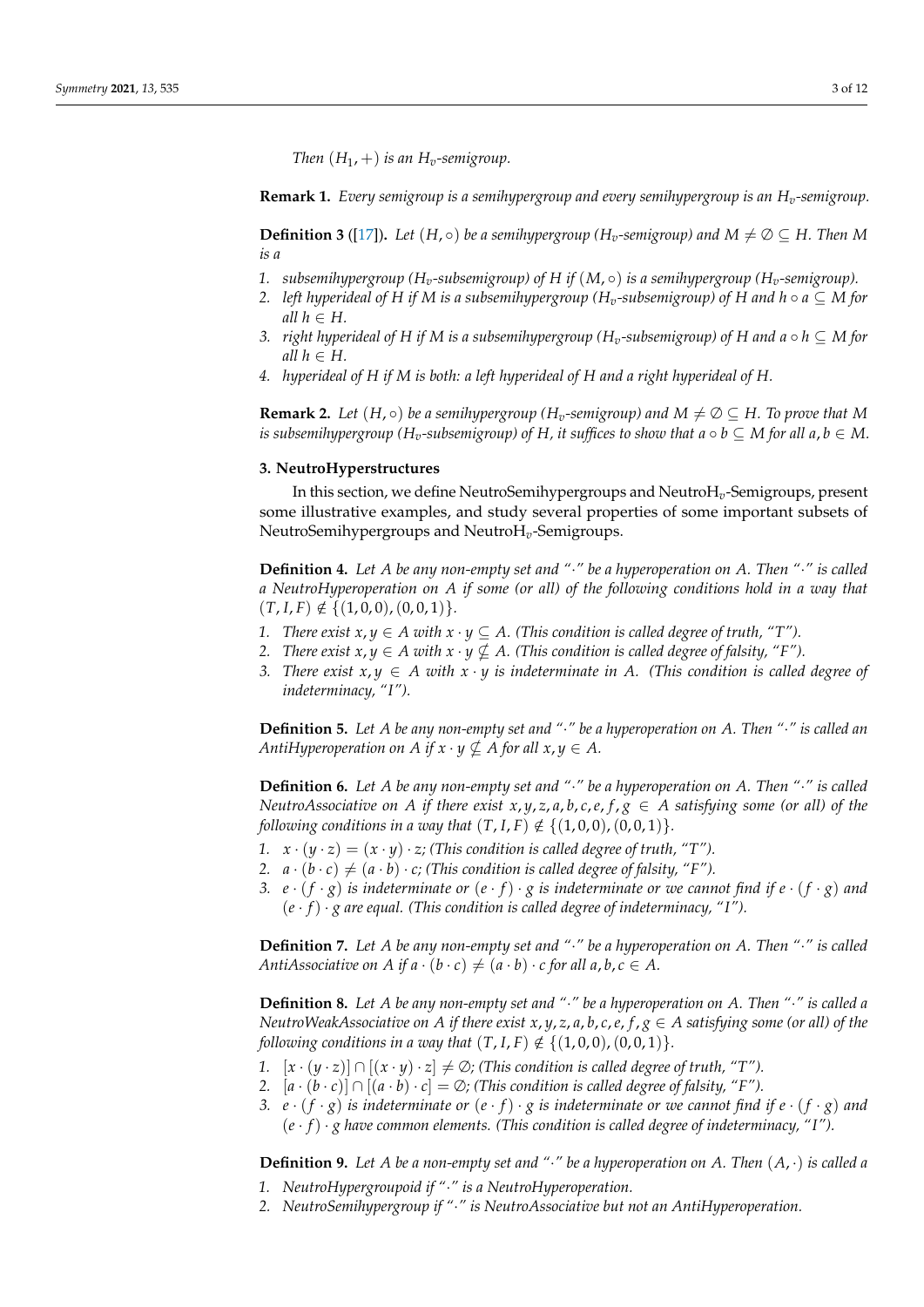*3. NeutroHv-Semigroup if "*·*" is NeutroWeakAssociative but not an AntiHyperoperation.*

<span id="page-3-3"></span>**Example 4.** Let  $A = \{0, 1\}$  and  $(A, +)$  be defined by the following table.

| $\{0,1\}$ |  |
|-----------|--|
|           |  |

*Then* (*A*, +) *is a NeutroSemihypergroup and NeutroHv-Semigroup. This is clear as*

$$
0 + (0 + 0) = \{0, 1\} = (0 + 0) + 0
$$
 and  $(1 + 1) + 1 = 0 \neq 1 = 1 + (1 + 1)$ .

<span id="page-3-2"></span>**Example 5.** Let  $\mathbb R$  be the set of real numbers and define " $\star$ " on  $\mathbb R$  as follows.

 $x \star y =$  $\sqrt{ }$  $\int$  $\overline{\mathcal{L}}$  $[x, y]$  *if*  $x < y$ ;  $[y, x]$  *if*  $y < x$ ; 0 *if*  $x = y = 0$ ;  $\frac{1}{x}$  *if*  $x = y \neq 0$ .

*Then*  $(\mathbb{R}, \star)$  *is a NeutroSemihypergroup. This is clear as*  $(1 \star 1) \star 1 = 1 = 1 \star (1 \star 1)$  *and*  $(1 \star 2) \star 2 = {\frac{1}{2}} \cup [1, 2] \neq [{\frac{1}{2}}, 1] = 1 \star (2 \star 2).$ 

<span id="page-3-0"></span>**Example 6.** Let  $M = \{m, a, d\}$  and  $(M, \cdot)$  be defined by the following table.

|   | m | a       | a |
|---|---|---------|---|
| m | т | т       | m |
| a | m | ${m,a}$ | d |
| d | m | đ.      | ₫ |

*Then*  $(M, \cdot)$  *is a NeutroSemihypergroup. This is clear as*  $m \cdot (m \cdot m) = m = (m \cdot m) \cdot m$  and  $a \cdot (a \cdot d) = d \neq \{m, d\} = (a \cdot a) \cdot d.$ 

**Remark 3.** *It is well known in classical algebraic hyperstructures that every semihypergroup is a hypergroupoid. This may fail to occur in NeutroHyperstructures. In Example [6,](#page-3-0)* (*M*, ·) *is a NeutroSemihypergroup that is not a NeutroHypergroupoid.*

**Proposition 1.** *Every Hv-semigroup that is not a semihypergroup and has an idempotent element is a NeutroSemihypergroup.*

**Proof.** Let  $(H, \circ)$  be an  $H_v$ -semigroup with  $h^2 = h$  for some  $h \in H$ . Then  $h \circ (h \circ h) = h =$  $(h \circ h) \circ h$ . Since  $(H, \circ)$  is not a semihypergroup, it follows that there exist  $x, y, z \in H$  with  $x \circ (y \circ z) \neq (x \circ y) \circ z$ . Therefore,  $(H, \circ)$  is a NeutroSemihypergroup.  $\Box$ 

<span id="page-3-1"></span>**Example 7.** *Let*  $M = \{m, a, d\}$  *and*  $(M, \diamond)$  *be defined by the following table.* 

|   | m       | а       |   |
|---|---------|---------|---|
| m | m       | ${a,d}$ | a |
| a | ${a,d}$ | a       | m |
|   |         | m       | а |

*Then*  $(M, \diamond)$  *is an*  $H_v$ -semigroup having *m* as an idempotent element and hence, it is a *NeutroSemihypergroup.*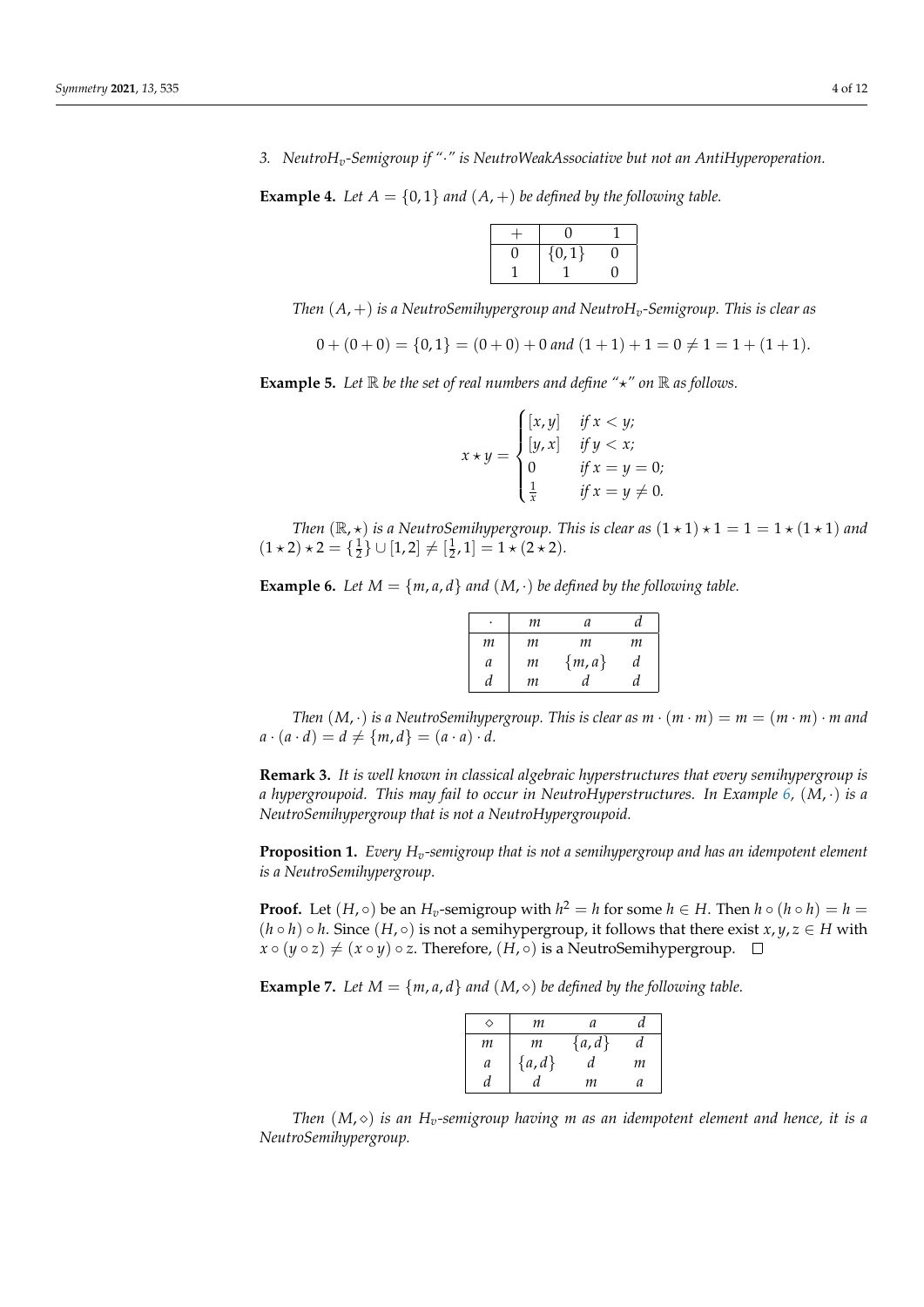**Remark 4.** *It is well known in algebraic hyperstructures that every semihypergroup is an Hvsemigroup. This may not hold in NeutroHyperstructures. i.e., A NeutroSemihypergroup may not be a NeutroHv-Semigroup.*

*The*  $H_v$ -semigroup  $(M, \diamond)$  *in Example* [7](#page-3-1) *is a NeutroSemihypergroup that is not NeutroH<sub>v</sub>*-*Semigroup.*

<span id="page-4-1"></span>**Example 8.** Let  $\mathbb{Z}$  be the set of integers and define " $\oplus$ " on  $\mathbb{Z}^2$  as follows. For all  $m, n, p, q \in \mathbb{Z}$ ,

$$
(m,0) \oplus (0,0) = (0,0) \oplus (m,0) = \{(0,0), (m,0)\},\
$$

$$
(0, n) \oplus (0, 0) = (0, 0) \oplus (0, n) = \{(0, 0), (0, n)\},
$$

*and if*  $(n, p, q) \neq (0, 0, 0)$ ,  $(m, p, q) \neq (0, 0, 0)$ 

$$
(m, n) \oplus (p, q) = (p, q) \oplus (m, n) = (m + p, n + q).
$$

*Then* (Z 2 , ⊕) *is a NeutroSemihypergroup. This is clear as*

$$
[(1,2) \oplus (1,3)] \oplus (1,4) = (3,9) = (1,2) \oplus [(1,3) \oplus (1,4)]
$$

*and*

$$
[(1,0) \oplus (1,0)] \oplus (0,0) = \{(2,0), (0,0)\} \neq \{(2,0), (1,0), (0,0)\} = (1,0) \oplus [(1,0) \oplus (0,0)].
$$

<span id="page-4-2"></span>**Example 9.** Let  $\mathbb{Z}$  be the set of integers and define " $\odot$ " on  $\mathbb{Z}^2$  as follows. For all  $m, n, p, q \in \mathbb{Z}$ ,

$$
(m, n) \odot (p, q) = \begin{cases} (mp, nq) & \text{if } (m, n) \neq (1, 1) \text{ and } (p, q) \neq (1, 1); \\ \{ (p, q), (1, 1) \} & \text{if } (m, n) = (1, 1); \\ \{ (m, n), (1, 1) \} & \text{if } (p, q) = (1, 1). \end{cases}
$$

*Then* (Z 2 , ) *is a NeutroSemihypergroup. This is clear as*

$$
[(1,2)\odot(1,3)]\odot(1,4) = (1,24) = (1,2)\odot[(1,3)\odot(1,4)]
$$

*and*

$$
(1,1)\odot[(2,2)\odot(3,3)]=\{(1,1),(6,6)\}\neq \{(1,1),(3,3),(6,6)\}=[(1,1)\odot(2,2)]\odot(3,3).
$$

**Example 10.** Let  $\mathbb{Z}_6$  be the set of integers under addition modulo 6 and define " $\mathbb{H}$ " on  $\mathbb{Z}_6$  as follows.

$$
x \boxplus y = (x + y) \mod 6 \text{ for all } (x, y) \notin \{(\overline{0}, \overline{3}), (\overline{0}, \overline{5})\},
$$

$$
\overline{0} \boxplus \overline{3} = \{\overline{0}, \overline{3}\}, \text{ and } \overline{0} \boxplus \overline{5} = \{\overline{0}, \overline{5}\}.
$$

*Then*  $(\mathbb{Z}_6, \boxplus)$  *is a NeutroSemihypergroup. This is clear as*  $\overline{0} \boxplus (\overline{0} \boxplus \overline{0}) = \overline{0} = (\overline{0} \boxplus \overline{0}) \boxplus \overline{0}$ *and*  $\overline{0} \boxplus (\overline{1} \boxplus \overline{2}) = {\overline{0}, \overline{3}} \neq \overline{3} = (\overline{0} \boxplus \overline{1}) \boxplus \overline{2}$ .

<span id="page-4-0"></span>**Example 11.** Let  $M = \{m, a, d\}$  and  $(M, \bullet)$  be defined by the following table.

|               | m       | a |   |
|---------------|---------|---|---|
| m             | a       | a | а |
| $\mathfrak a$ | ${m,a}$ | m | a |
|               |         |   | m |

*Then* (*M*, •) *is a NeutroHv-Semigroup. This is clear as*

$$
[m \bullet (m \bullet m)] \cap [(m \bullet m) \bullet m] = \{a\} \cap \{m, a\} \neq \emptyset
$$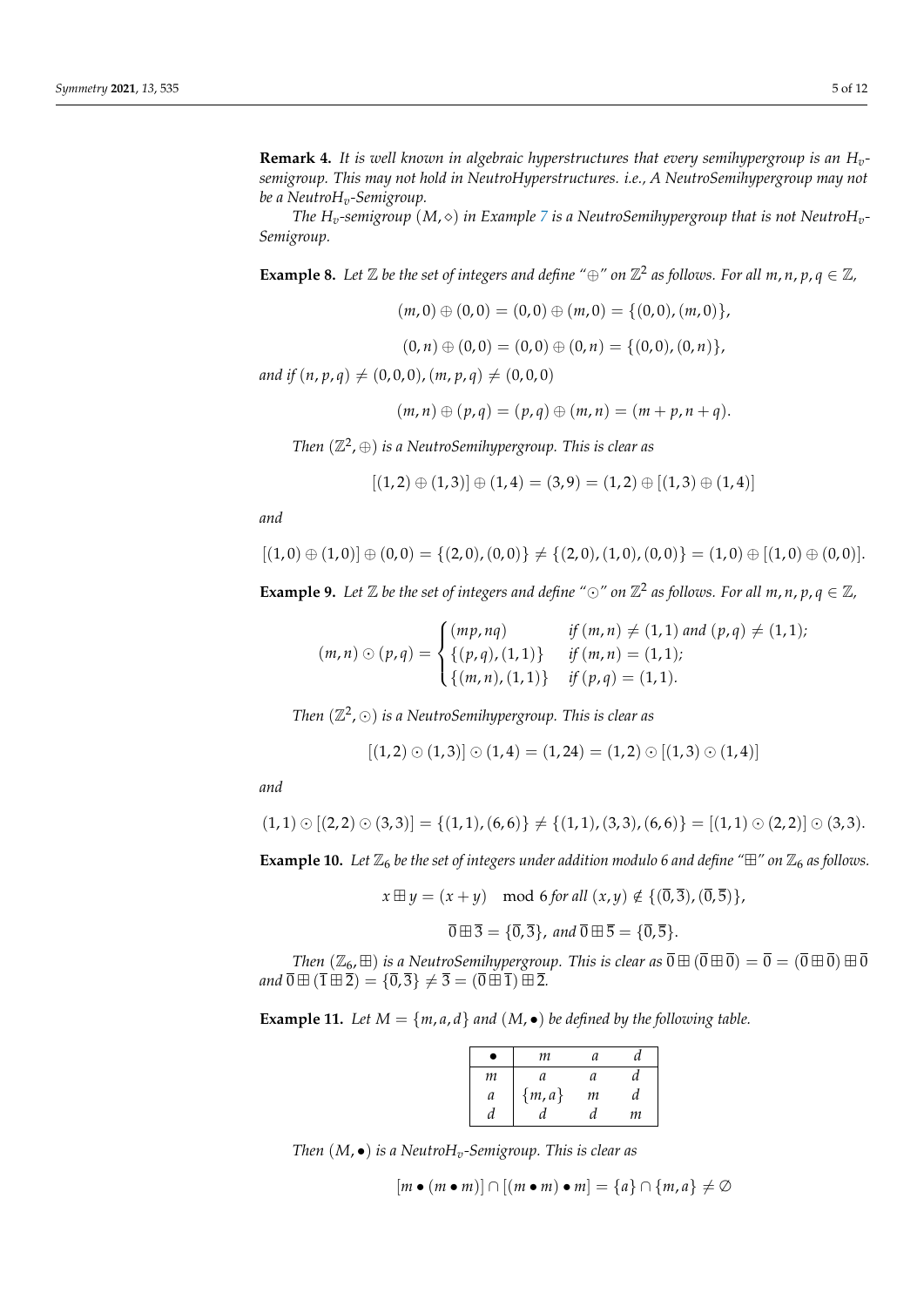*and*

$$
[m \bullet (d \bullet d)] \cap [(m \bullet d) \bullet d] = \{a\} \cap \{m\} = \emptyset.
$$

*Moreover,*  $(M, \bullet)$  *is a NeutroSemihypergroup as*  $d \bullet (d \bullet d) = (d \bullet d) \bullet d$ *.* 

**Remark 5.** *Every NeutroSemigroup is both: a NeutroSemihypergroup and a NeutroHv-Semigroup. So, the results related to NeutroSemihypergroups (NeutroHv-Semigroups) are more general than that related to NeutroSemigroups and as a result, we can deal with NeutroSemigroups as a special case of NeutroSemihypergroups (NeutroHv-Semigroups).*

**Example 12.** Let  $S_1 = \{s, a, m\}$  and  $(S_1, \cdot_1)$  be defined by the following table.

|   | S | а | т |
|---|---|---|---|
| S | S | m | S |
| a | m | a | m |
| m | m | т | m |

In [\[6\]](#page-11-15), Al-Tahan et al. proved that  $(S_1, \cdot_1)$  *is a NeutroSemigroup. Thus,*  $(S_1, \cdot_1)$  *is a NeutroSemihypergroup.*

<span id="page-5-0"></span>**Theorem 1.** Let  $(H, \circ)$  be a NeutroSemihypergroup (NeutroH<sub>v</sub>-Semigroup) and " $\star$ " be defined *on H* as  $x \star y = y \circ x$  *for all*  $x, y \in H$ . Then  $(H, \star)$  *is a NeutroSemihypergroup (NeutroH<sub>v</sub>-Semigroup).*

**Proof.** The proof is straightforward.  $\Box$ 

<span id="page-5-2"></span>**Example 13.** Let  $M = \{m, a, d\}$  and  $(M, \bullet)$  be the NeutroSemihypergroup defined in Example [11.](#page-4-0) *By applying Theorem [1,](#page-5-0) we get that* (*M*, ~) *defined in the following table is a NeutroSemihypergroup and a NeutroHv-Semigroup.*

| ⊛ | m | а       | α  |
|---|---|---------|----|
| m | а | ${m,a}$ | а  |
| a | a | m       | đ. |
|   |   |         | m  |

**Definition 10.** *Let*  $(H, \circ)$  *be a NeutroSemihypergroup (NeutroH<sub>v</sub>-Semigroup) and S*  $\neq \emptyset \subseteq H$ *. Then S is a NeutroSubsemihypergroup (NeutroHv-Subsemigroup) of H if* (*S*, ◦) *is a NeutroSemihypergroup (NeutroHv-Semigroup).*

<span id="page-5-1"></span>**Remark 6.** *Let*  $(H, \circ)$  *be a NeutroSemihypergroup (NeutroH<sub>v</sub>-Semigroup) and*  $S \neq \emptyset \subseteq H$ . *Unlike the case in algebraic hyperstructures (Remark [2\)](#page-2-1), proving that*  $a \circ b \subseteq S$  *for all*  $a, b \in S$  *does not imply that S is a NeutroSubsemihypergroup (NeutroHv-Subsemigroup) of H.*

As an illustration of Remark [6,](#page-5-1)  $0 \star 0 = \{0\} \subseteq \{0\}$  in Example [5](#page-3-2) but  $\{0\}$  is not a NeutroSubsemihypergroup of R.

**Definition 11.** Let  $(H, \circ)$  be a NeutroSemihypergroup (Neutro $H_v$ -Semigroup) and  $S \neq \emptyset \subseteq H$ *be a NeutroSubsemihypergroup (NeutroHv-Subsemigroup). Then*

- *(1) S* is a NeutroLeftHyperideal of H if there exists  $x \in S$  such that  $r \circ x \subseteq S$  for all  $r \in H$ .
- *(2) S* is a NeutroRightHyperideal of S if there exists  $x \in S$  such that  $x \circ r \subseteq S$  for all  $r \in H$ .
- *(3) S is a NeutroHyperideal of H if there exists*  $x \in S$  *such that*  $r \circ x \subseteq S$  *and*  $x \circ r \subseteq S$  *for all*  $r \in H$ .

A NeutroSemihypergroup (NeutroH*v*-Semigroup) is called simple if it has no proper NeutroSubsemihypergroups (NeutroH*v*-Subsemigroups).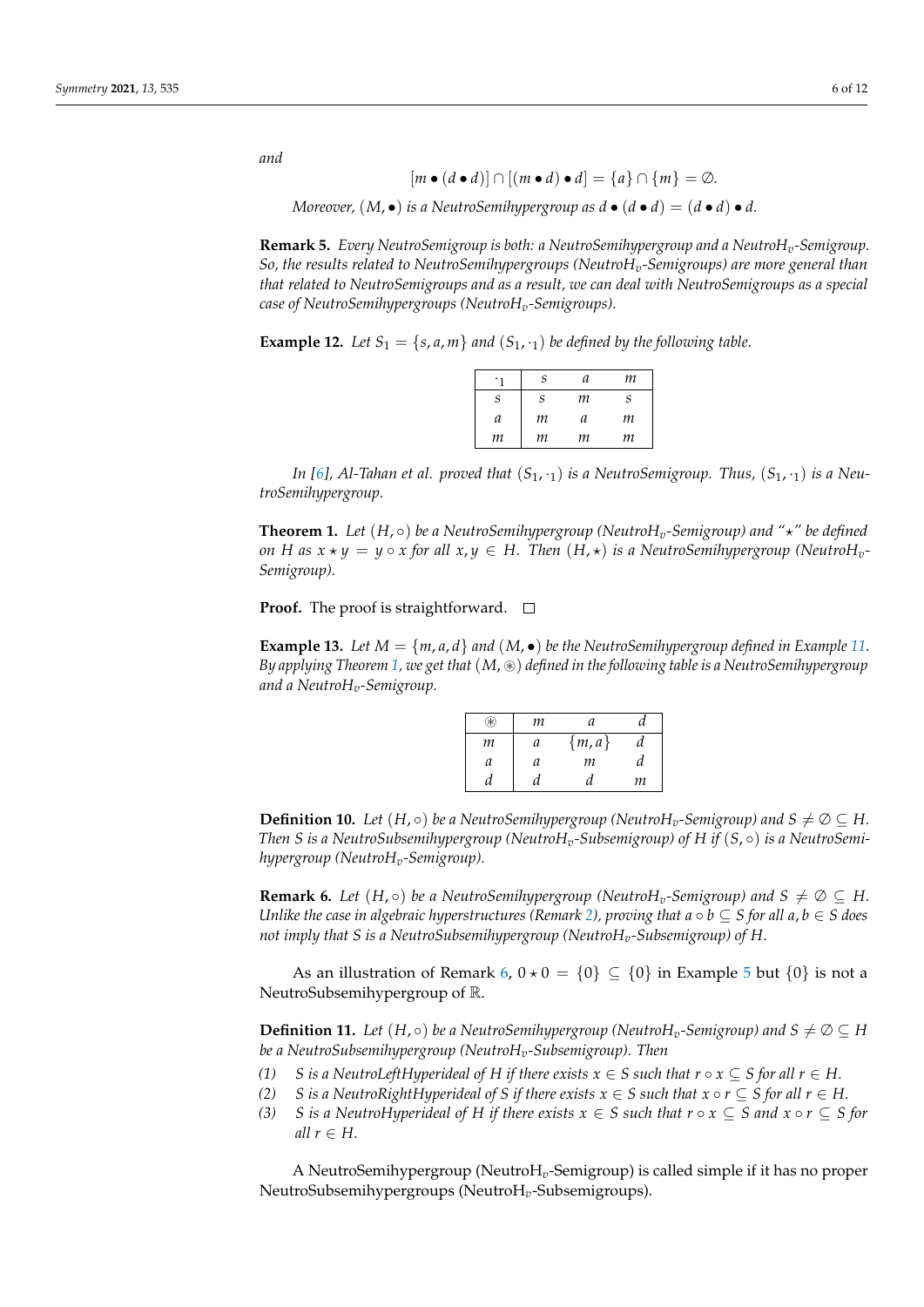**Example 14.** *Let* (*A*, +) *be the NeutroSemihypergroup defined in Example [4.](#page-3-3) Then A is simple. This is clear as* {0} *and* {1} *are the only options for any possible proper NeutroSubsemihypergroup and*  $({0}, +)$  *and*  $({1}, +)$  *are AntiHypergroupoids.* 

<span id="page-6-3"></span>**Example 15.** Let  $(M, \bullet)$  be the NeutroSemihypergroup defined in Example [11.](#page-4-0) Then  $\{m, a\}$  is a *NeutroSubsemihypergroup of M.*

<span id="page-6-0"></span>**Example 16.** Let  $(\mathbb{Z}^2, \oplus)$  be the NeutroSemihypergroup defined in Example [8,](#page-4-1)  $M_1 = \{(x, 0) :$  $x\in\mathbb{Z} \}$  , and  $M_2=\{(0,x): x\in\mathbb{Z}\}$  . Then  $M_1$  ,  $M_2$  are NeutroSubsemihypergroups of  $\mathbb{Z}^2$ .

**Remark 7.** *The intersection of NeutroSubsemihypergroups may fail to be a NeutroSubsemihypergroup. This is clear from Example* [16](#page-6-0) *as*  $\{(0,0)\} = M_1 \cap M_2$  *is not a NeutroSubsemihypergroup of*  $\mathbb{Z}^2$ *.* 

<span id="page-6-2"></span>**Lemma 1.** *Let* (*H*, ◦) *be a NeutroSemihypergroup (NeutroHv-Semigroup) and A*, *B be hypergroupoids. If A*, *B are NeutroSubsemihypergroups (NeutroHv-Subsemigroups) of H then A* ∪ *B is a NeutroSubsemihypergroup (NeutroHv-Subsemigroup) of H.*

**Proof.** Let *A*, *B* be NeutroSubsemihypergroups. Since *A* and *B* are hypergroupoids, it follows that "◦" is NeutroAssociative on both of *A* and *B*. The latter implies that there exist *x*, *y*, *z*, *a*, *b*, *c*, *e*, *f*, *g* ∈ *A* ⊆ *A* ∪ *B* satisfying some (or all) of the following conditions in a way that  $(T, I, F) \notin \{(1, 0, 0), (0, 0, 1)\}.$ 

- 1.  $T: x \circ (y \circ z) = (x \circ y) \circ z;$
- 2.  $F: a \circ (b \circ c) \neq (a \circ b) \circ c;$
- 3. *I*:  $e \circ (f \circ g)$  is indeterminate or  $(e \circ f) \circ g$  is indeterminate or we cannot find if  $e \circ (f \circ g)$ and  $(e \circ f) \circ g$  are equal.

Therefore, *A* ∪ *B* is a NeutroSubsemihypergroup of *H*. The proof of (NeutroH*v*-Subsemigroup is done similarly.  $\square$ 

<span id="page-6-1"></span>**Example 17.** Let  $(\mathbb{Z}^2, \odot)$  be the NeutroSemihypergroup defined in Example [9,](#page-4-2)  $N_1 = \{(x, y) \in$  $\mathbb{Z}^2$  :  $x, y \ge 1$  }  $\cup$  {(0,0)}, and  $N_2 = \{(x, y) \in \mathbb{Z}^2 : x, y \le 1$  }  $\cup$  {(0,0)}. Then  $N_1, N_2$  are NeutroHyperideals of  $\mathbb{Z}^2$ . We show that  $N_1$  is a NeutroHyperideal of  $\mathbb{Z}^2$  and  $N_2$  may be done *similarly. Since*

$$
[(1,2) \odot (1,3)] \odot (1,4) = (1,24) = (1,2) \odot [(1,3) \odot (1,4)]
$$

*and*

$$
(1,1)\odot[(2,2)\odot(3,3)]=\{(1,1),(6,6)\}\neq\{(1,1),(3,3),(6,6)\}=[(1,1)\odot(2,2)]\odot(3,3),
$$

it follows that  $N_1$  is a NeutroSubsemihypergroup of  $\mathbb{Z}^2$ . Having  $(0,0) \in N_1$  and for all  $(r,s) \in \mathbb{Z}^2$ ,

$$
(r,s) \odot (0,0) = (0,0) \odot (r,s) = \begin{cases} (0,0) & \text{if } (r,s) \neq (1,1); \\ \{(0,0), (1,1)\} & \text{otherwise.} \end{cases}
$$

implies that  $N_1$  is a NeutroHyperideal of  $\mathbb{Z}^2$ .

**Remark 8.** *The intersection of NeutroHyperideals may fail to be a NeutroHyperideal. This is clear from Example [17](#page-6-1) as*  $\{(0,0),(1,1)\} = N_1 \cap N_2$  *is not a NeutroHyperideal of*  $\mathbb{Z}^2$ *.* 

**Lemma 2.** *Let* (*H*, ◦) *be a NeutroSemihypergroup (NeutroHv-Semigroup) and A*, *B be hypergroupoids. If A*, *B are NeutroLeftHyperideals (NeutroRightHyperideals or NeutroHyperideals) of H. Then A* ∪ *B is a NeutroLeftHyperideal (NeutroRightHyperideal or NeutroHyperideal) of H.*

**Proof.** Let *A*, *B* be NeutroLeftHyperideals of *H*. Lemma [1](#page-6-2) asserts that *A* ∪ *B* is a Neutro-Subsemihypergroup (NeutroH*v*-Subsemigroup) of *H*. Since *A* is a NeutroLeftHyperideal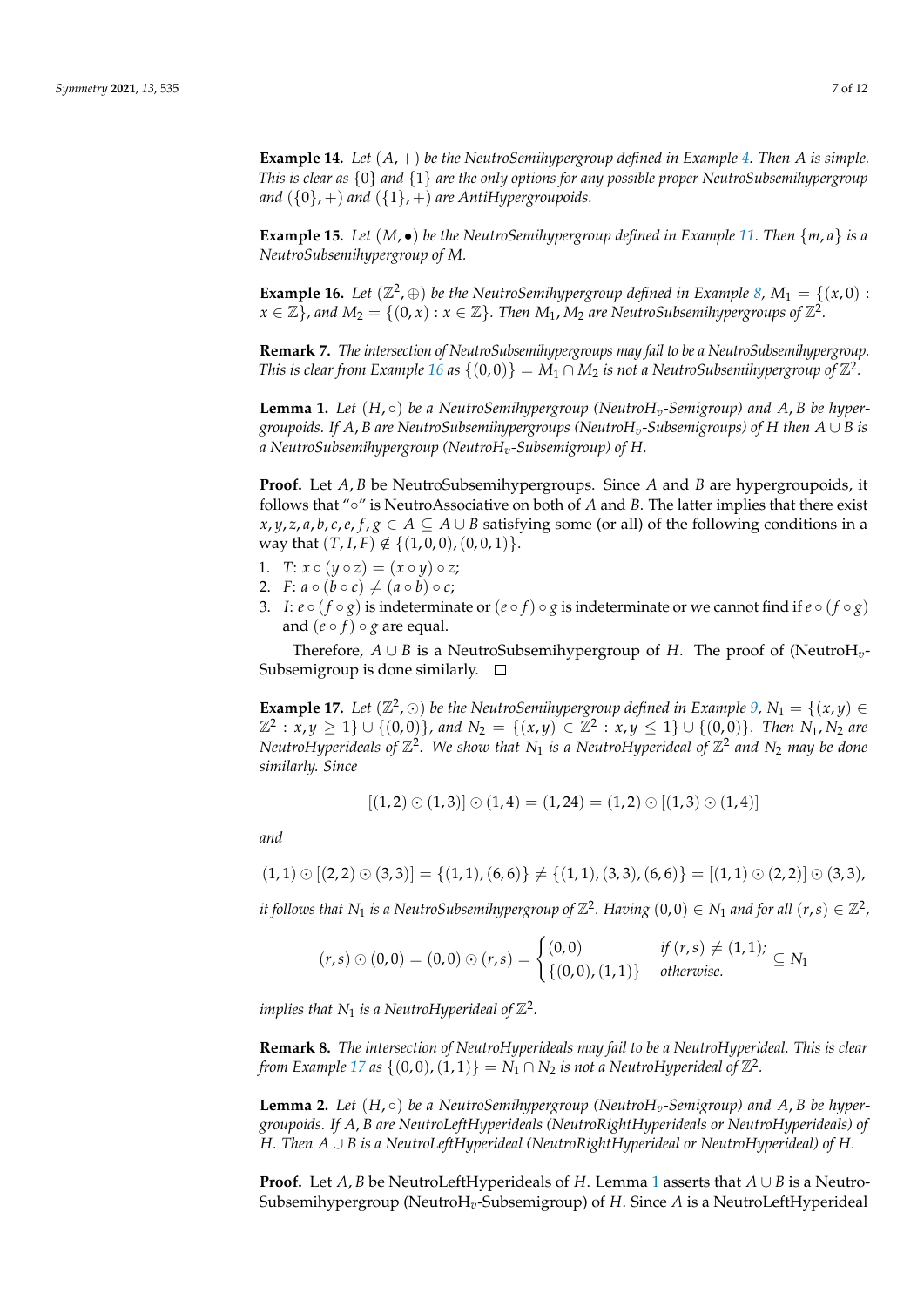of *H*, it follows that there exists  $a \in A$  such that  $r \circ a \subseteq A$  for all  $r \in H$ . The latter implies that there exists  $a \in A \cup B$  such that  $r \circ a \subseteq A \cup B$  for all  $r \in H$ . Thus,  $A \cup B$  is a NeutroLeftHyperideal of *H*.

**Definition 12.** *Let* (*H*, ◦), (*H'*, ∗) *be NeutroSemihypergroups (NeutroH<sub><i>v*</sub></sub>-Semigroups) and</sub>  $φ$ :  $H \to H'$  be a function. Then

- *(1)*  $\phi$  *is called NeutroHomomorphism if*  $\phi(x \circ y) = \phi(x) \star \phi(y)$  *for some x, y*  $\in$  *A.*
- *(2) φ is called NeutroIsomomorphism if φ is a bijective NeutroHomomorphism.*
- (3) *φ is called NeutroStrongHomomorphism if for all*  $x, y \in A$ ,  $\phi(x \circ y) = \phi(x) \star \phi(y)$  when  $x \circ y \subseteq H$ ,  $\phi(x) \star \phi(y) \nsubseteq H'$  when  $x \circ y \nsubseteq H$ , and  $\phi(x) \star \phi(y)$  is indeterminate when  $x \circ y$  *is indeterminate.*
- *(4) φ is called NeutroStrongIsomomorphism if φ is a bijective NeutroOrderedStrongHomomorphism. In this case we say that*  $(H, \circ) \cong_{SI} (H', \star)$ *.*

<span id="page-7-0"></span>**Example 18.** *Let* (*M*, •) *and* (*M*, ~) *be the NeutroSemihypergroups defined in Examples* [11](#page-4-0) *and* [13,](#page-5-2) *respectively.* Then  $(M, \bullet) \cong_{SI} (M, \circledast)$  *as*  $\phi : (M, \bullet) \to (M, \circledast)$  *is a NeutroStongIsomorphism. Here,*

$$
\phi(m) = a, \phi(a) = m, \text{ and } \phi(d) = d.
$$

<span id="page-7-2"></span>**Theorem 2.** *The relation "*∼=*SI" is an equivalence relation on the set of NeutroSemihypergroups (NeutroHv-Semigroups).*

**Proof.** By taking the identity map, we can easily prove that " $\cong$ <sub>SI</sub>" is a reflexive relation. Let  $A \cong_{SI} B$ . Then there exists a NeutroStrongIsomorphism  $\phi : (A, \star) \to (B, \circledast)$ . We prove that the inverse function  $\phi^{-1}: B \to A$  of  $\phi$  is a NeutroStrongIsomorphism. For all  $b_1, b_2 \in B$ , there exist  $a_1, a_2 \in A$  with  $\phi(a_1) = b_1$  and  $\phi(a_2) = b_2$ . We have

$$
\phi^{-1}(b_1\circledast b_2)=\phi^{-1}(\phi(a_1)\circledast\phi(a_2))
$$

We consider the following cases for  $\phi(a_1) \otimes \phi(a_2)$ .

Case  $\phi(a_1) \otimes \phi(a_2) \subseteq B$ . Having  $\phi$  a NeutroStrongIsomorphism and  $\phi(a_1) \otimes \phi(a_2) \subseteq$ *B* imply that  $a_1 \star a_2 \subseteq A$  and hence,

$$
\phi^{-1}(b_1 \circledast b_2) = \phi^{-1}(\phi(a_1) \circledast \phi(a_2)) = \phi^{-1}(\phi(a_1 \star a_2)) = a_1 \star a_2 = \phi^{-1}(b_1) \star \phi^{-1}(b_2).
$$

 $\text{Case } \phi(a_1) \circledast \phi(a_2) \nsubseteq B$ . Suppose, to get contradiction, that  $\phi^{-1}(\phi(a_1)) \star \phi^{-1}(\phi(a_2)) =$  $a_1 \star a_2 \subseteq A$  or indeterminate. Then by using our hypothesis that  $\phi$  is NeutroStrongIsomorphism, we get that  $\phi(a_1) \otimes \phi(a_2) \subseteq B$  or indeterminate.

Case  $\phi(a_1) \circledast \phi(a_2)$  is indeterminate. Suppose, to get contradiction, that  $\phi^{-1}(\phi(a_1)) \star$  $\varphi^{-1}(\varphi(a_2)) = a_1 \star a_2 \subseteq A$  or  $a_1 \star a_2 \nsubseteq A$ . Then by using our hypothesis that  $\varphi$  is NeutroStrongIsomorphism, we get that  $\phi(a_1) \otimes \phi(a_2) \subseteq B$  or  $\phi(a_1) \otimes \phi(a_2) \nsubseteq B$ .

Thus, *B*  $\cong$ <sub>*SI</sub> A* and hence, " $\cong$ <sub>SI</sub>" is a symmetric relation. Let  $A \cong$ <sub>SI</sub> *B* and  $B \cong$ <sub>SI</sub> *C*.</sub> Then there exist NeutroStrongIsomorphisms  $\phi : A \rightarrow B$  and  $\psi : B \rightarrow C$ . One can easily see that the composition function  $\psi \circ \phi : A \to C$  of  $\psi$  and  $\phi$  is a NeutroStrongIsomorphism. Thus, *A*  $\cong$ <sub>SI</sub> *C* and hence, " $\cong$ <sub>SI</sub>" is a transitive relation.  $\Box$ 

<span id="page-7-1"></span>**Lemma 3.** Let  $(H, \circ)$ ,  $(H', \star)$  be NeutroSemihypergroups (NeutroH<sub>v</sub>-Semigroups) and  $\phi$ : *H* → *H'* be an injective NeutroStrongHomomorphism. If  $M \subset H$  is a NeutroSubsemihyper*group (NeutroHv-Subsemigroup) of H then φ*(*M*) *is a NeutroSubsemihypergroup (NeutroHv-*Subsemigroup) of H'.

**Proof.** Let *M* be a NeutroSubsemihypergroup of *H*. If "◦" is NeutroHyperoperation on *M* then it is clear that " $\star$ " is NeutroHyperoperation on  $\phi(M)$ . If "∘" is NeutroAssociative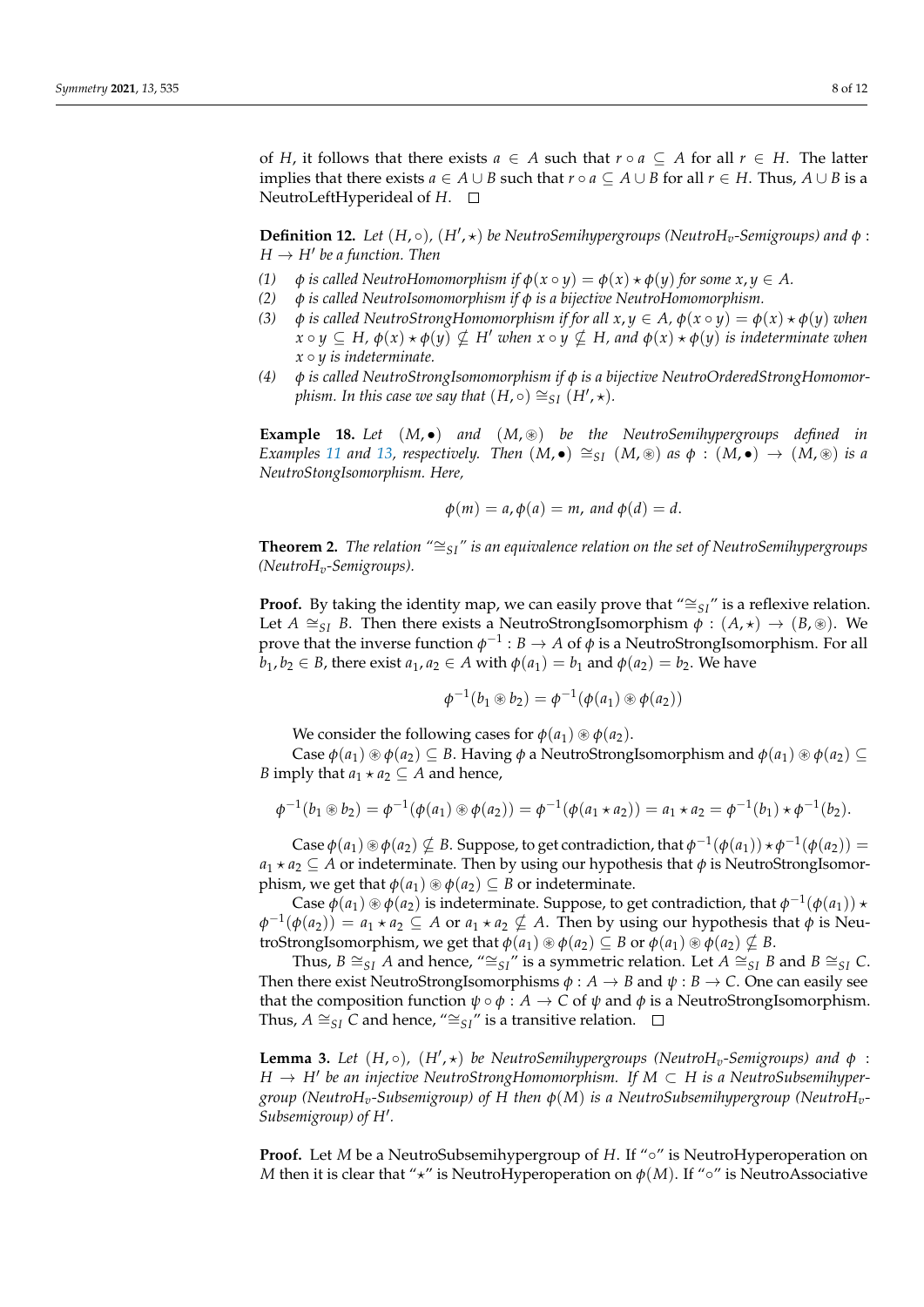then there exist  $x$ ,  $y$ ,  $z$ ,  $a$ ,  $b$ ,  $c$ ,  $d$ ,  $e$ ,  $f \in M$ satisfying some (or all) of the following conditions in a way that  $(T, I, F) \notin \{(1, 0, 0), (0, 0, 1)\}.$ 

- 1.  $T: x \circ (y \circ z) = (x \circ y) \circ z;$
- 2.  $F: a \circ (b \circ c) \neq (a \circ b) \circ c;$
- 3. *I*:  $e \circ (f \circ g)$  is indeterminate or  $(e \circ f) \circ g$  is indeterminate or we cannot find if  $e \circ (f \circ g)$ and  $(e \circ f) \circ g$  are equal.

The latter and having *φ* an injective NeutroStrongHomomorphism imply that some (or all) of the following conditions are satisfied in a way that  $(T, I, F) \notin \{(1, 0, 0), (0, 0, 1)\}.$ 

- 1. *T*:  $\phi(x) \star (\phi(y) \star \phi(z)) = (\phi(x) \star \phi(y)) \star \phi(z);$
- 2. *F*:  $\phi(a) \star (\phi(b) \star \phi(c)) \neq (\phi(a) \star \phi(b)) \star \phi(c);$
- 3. *I*:  $\phi(e) \star (\phi(f) \star \phi(g))$  is indeterminate or  $(\phi(e) \star \phi(f)) \star \phi(g)$  is indeterminate or we cannot find if  $\phi(e) \star (\phi(f) \star \phi(g))$  and  $(\phi(e) \star \phi(f)) \star \phi(g)$  are equal.

Thus,  $\phi(M)$  is a NeutroSubsemihypergroup. The proof that  $\phi(M)$  is a NeutroH<sub>v</sub>-Subsemigroup of H' is done similarly.

**Example 19.** *Let* (*M*, •) *and* (*M*, ~) *be the NeutroSemihypergroups defined in Examples [11](#page-4-0) and [13,](#page-5-2) respectively. Example [15](#page-6-3) asserts that* {*m*, *a*} *is a NeutroSubsemihypergroup of*  $(M, \bullet)$ *. Using Example* [18](#page-7-0) *and Lemma* [3,](#page-7-1) *we get that*  $\{a, m\} = \{\phi(m), \phi(a)\}\$ is a *NeutroSubsemihypergroup of*  $(M, \mathcal{B})$ *.* 

<span id="page-8-0"></span>**Lemma 4.** Let  $(H, \circ)$ ,  $(H', \star)$  be NeutroSemihypergroups (NeutroH<sub>v</sub>-Semigroups) and  $\phi : H \to$ *H' be a NeutroStrongIsomomorphism. If*  $N \subseteq H'$  *is a NeutroSubsemihypergroup (NeutroH<sub>v</sub>-Subsemigroup*) of  $H^{\prime}$  then  $\phi^{-1}(N)$  is a NeutroSubsemihypergroup (NeutroH<sub>v</sub>-Subsemigroup) *of H.*

**Proof.** Let  $N \subset H'$  be a NeutroSubsemihypergroup of  $H'$ . If " $\star$ " is NeutroHyperoperation on *N* then it is clear that "∘" is NeutroHyperoperation on  $\phi^{-1}(N)$ . Let " $\star$ " be NeutroAssociative. Having *φ* is an onto NeutroStrongHomomorphism implies that there exist  $\phi(x)$ ,  $\phi(y)$ ,  $\phi(z)$ ,  $\phi(a)$ ,  $\phi(b)$ ,  $\phi(c)$ ,  $\phi(d)$ ,  $\phi(e)$ ,  $\phi(f) \in N$  satisfying some (or all) of the following conditions in a way that  $(T, I, F) \notin \{(1, 0, 0), (0, 0, 1)\}.$ 

- 1. *T*:  $\phi(x) \star (\phi(y) \star \phi(z)) = (\phi(x) \star \phi(y)) \star \phi(z);$
- 2. *F*:  $\phi(a) \star (\phi(b) \star \phi(c)) \neq (\phi(a) \star \phi(b)) \star \phi(c);$
- *3. I*:  $\phi$ (*e*)  $\star$  ( $\phi$ (*f*)  $\star$   $\phi$ (*g*)) is indeterminate or ( $\phi$ (*e*)  $\star$   $\phi$ (*f*))  $\star$   $\phi$ (*g*) is indeterminate or we cannot find if  $\phi(e) \star (\phi(f) \star \phi(g))$  and  $(\phi(e) \star \phi(f)) \star \phi(g)$  are equal.

Having *φ* be an injective NeutroStrongHomomorphism implies that there exist *x*, *y*, *z*, *a*, *b*, *c*, *d*, *e*, *f*  $\in \varphi^{-1}(N)$  satisfying some (or all) of the following conditions in a way that  $(T, I, F) \notin \{(1, 0, 0), (0, 0, 1)\}.$ 

- 1.  $T: x \circ (y \circ z) = (x \circ y) \circ z;$
- 2.  $F: a \circ (b \circ c) \neq (a \circ b) \circ c;$
- 3. *I*:  $e \circ (f \circ g)$  is indeterminate or  $(e \circ f) \circ g$  is indeterminate or we cannot find if  $e \circ (f \circ g)$ and  $(e \circ f) \circ g$  are equal.

Thus,  $\phi^{-1}(N)$  is a NeutroSubsemihypergroup of *H*. The proof that  $\phi^{-1}(N)$  is a NeutroH<sub>*v*</sub>-Subsemigroup of *H* may be done similarly.  $\square$ 

<span id="page-8-1"></span>**Theorem 3.** Let  $(H, \circ)$ ,  $(H', \star)$  be NeutroSemihypergroups (NeutroH<sub>v</sub>-Semigroups) and  $\phi : H \to$  $H'$  be a NeutroStrongIsomorphism. Then  $M \subseteq H$  is a NeutroSubsemihypergroup (Neutro $H_v$ -*Subsemigroup) of H if and only if φ*(*M*) *is a NeutroSubsemihypergroup (NeutroHv-Subsemigroup)*  $of H'.$ 

**Proof.** The proof follows from Theorem [2](#page-7-2) and Lemmas [3](#page-7-1) and [4.](#page-8-0)  $\Box$ 

**Corollary 1.** Let  $(H, \circ)$ ,  $(H', \star)$  be NeutroSemihypergroups (NeutroH<sub>v</sub>-Semigroups) and  $\phi$ :  $H \to H'$  be a NeutroStrongIsomorphism. Then  $H$  is simple if and only if  $H'$  is simple.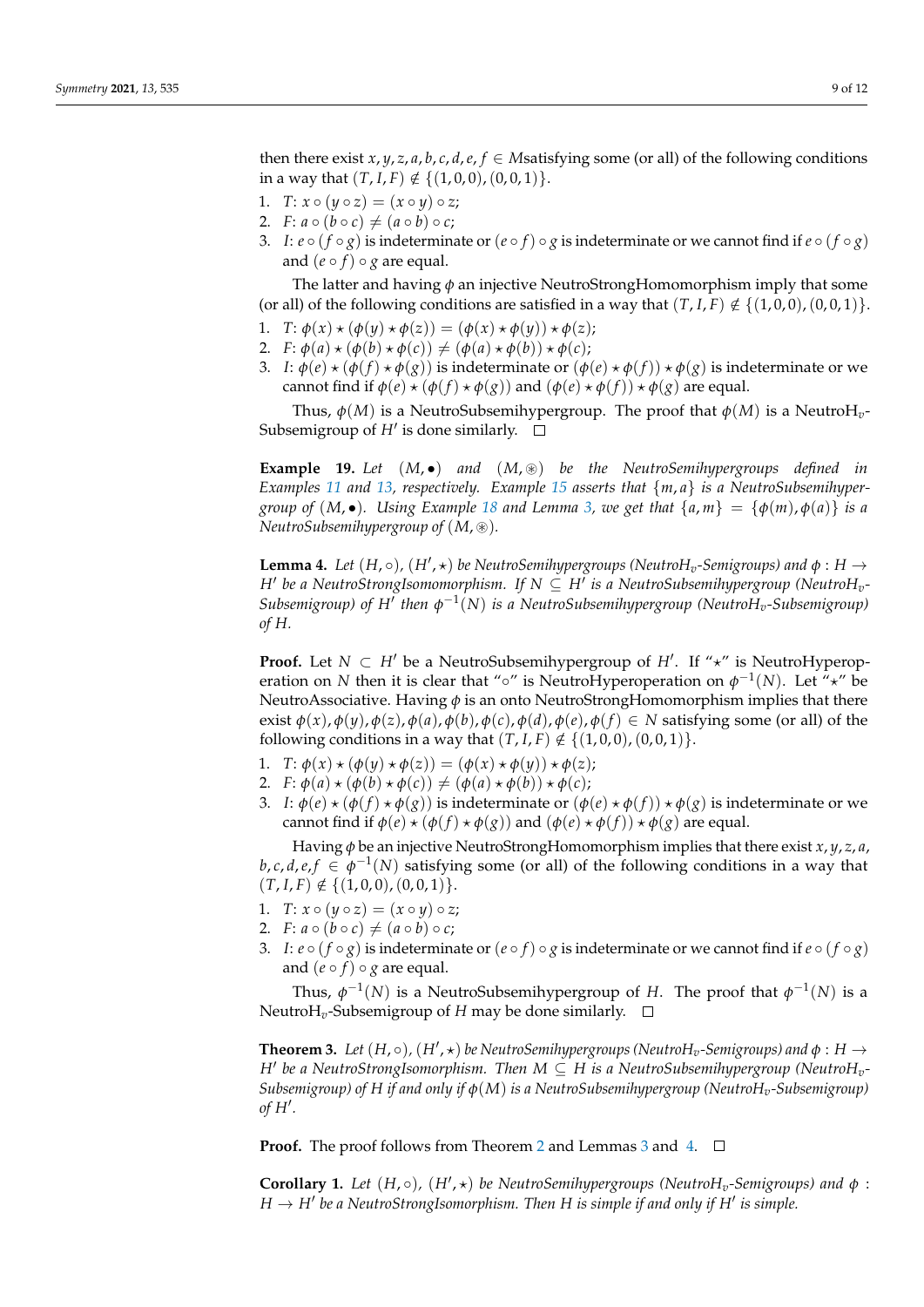**Proof.** The proof follows from Theorem [3.](#page-8-1) □

<span id="page-9-0"></span>**Lemma 5.** Let  $(H, \circ)$ ,  $(H', \star)$  be NeutroSemihypergroups (NeutroH<sub>v</sub>-Semigroups) and  $\phi : H \to$ *H*0 *be a NeutroStrongIsomorphism. If M* ⊆ *H is a NeutroLeftHyperideal (NeutroRightHyperideal or NeutroHyperideal) of H then φ*(*M*) *is a NeutroLeftHyperideal (NeutroRightHyperideal or* NeutroHyperideal) of H'.

**Proof.** Let  $M \subseteq H$  be a NeutroLeftHyperideal of *H*. Lemma [3](#page-7-1) asserts that  $\phi(M)$  is a NeutroSubsemihypergroup (NeutroH*v*-Subsemigroup) of *H*<sup>0</sup> . Having *M* a NeutroLeftHyperideal of *H* implies that there exists  $x \in M$  such that  $r \circ x \subseteq M$  for all  $r \in H$ . Having  $\phi$  an onto NeutroStrongHomomorphism implies that  $\phi(r) \star \phi(x) \subseteq \phi(M)$  for all  $s = \phi(r) \in H'.$ Thus, *φ*(*M*) is a NeutroLeftHyperideal of *H*<sup>0</sup> . The proofs of NeutroRightHyperideal and NeutroHyperideal are done similarly.  $\square$ 

<span id="page-9-1"></span>**Lemma 6.** *Let*  $(H, \circ)$ *,*  $(H', \star)$  *be NeutroSemihypergroups* (NeutroH<sub>v</sub>-Semigroups) and  $\phi : H \to$ *H' be a NeutroStrongIsomorphism. If N* ⊆ *H' is a NeutroLeftHyperideal (NeutroRightHyperideal* or NeutroHyperideal) of H' then φ $^{-1}(N)$  is a NeutroLeftHyperideal (NeutroRightHyperideal or *NeutroHyperideal) of H.*

**Proof.** Let  $N \subseteq H'$  be a NeutroLeftHyperideal of *H*. Lemma [3](#page-7-1) asserts that  $\phi^{-1}(N)$  is a NeutroSubsemihypergroup (NeutroH*v*-Subsemigroup) of *H*. Having *N* a NeutroLeftHyperideal of *H'* implies that there exists  $y \in N$  such that  $s \star y \subseteq N$  for all  $s \in H'$ . Since *φ* is an NeutroStrongHomomorphism, it follows that  $\phi(r \circ x) \subseteq N$  for all  $r \in H$  where  $y = \phi(x)$ . The latter implies that there exists  $x \in \phi^{-1}(N)$  with  $r \circ x \subseteq \phi^{-1}(N)$  for all  $r \in H$ . Thus, *φ* −1 (*N*) is a NeutroLeftHyperideal of *H*. The proofs of NeutroRightHyperideal and NeutroHyperideal are done similarly.  $\square$ 

**Theorem 4.** Let  $(H, \circ)$ ,  $(H', \star)$  be NeutroSemihypergroups (NeutroH<sub>v</sub>-Semigroups) and  $\phi$ : *H* → *H*<sup>0</sup> *be a NeutroStrongIsomorphism. Then M* ⊆ *H is a NeutroLeftHyperideal (NeutroRightHyperideal or NeutroHyperideal) of H if and only if φ*(*M*) *is a NeutroLeftHyperideal* (NeutroRightHyperideal or NeutroHyperideal) of H'.

**Proof.** The proof follows from Theorem [2,](#page-7-2) Lemmas [5](#page-9-0) and [6.](#page-9-1)  $\Box$ 

Let  $H_\alpha$  be any non-empty set for all  $\alpha \in \Gamma$  and " $\cdot_\alpha$ " be a hyperoperation on  $H_\alpha$ . We define " $\circ$ " on  $\prod_{\alpha \in \Gamma} H_{\alpha}$  as follows: For all  $(x_{\alpha})$ ,  $(y_{\alpha}) \in \prod_{\alpha \in \Gamma} H_{\alpha}$ ,  $(x_{\alpha}) \circ (y_{\alpha}) = \{(t_{\alpha}) : t_{\alpha} \in$ *x<sup>α</sup>* ·*<sup>α</sup> yα*}.

**Theorem 5.** Let  $(H_1, \circ_1)$  and  $(H_2, \circ_2)$  be hypergroupoids. Then  $(H_1 \times H_2, \circ)$  is a NeutroSemi*hypergroup (NeutroHv-Semigroup) if and only if either* (*H*1, ◦1) *is a NeutroSemihypergroup (NeutroHv-Semigroup) or* (*H*2, ◦2) *is a NeutroSemihypergroup (NeutroHv-Semigroup) or both are NeutroSemihypergroups (NeutroHv-Semigroups).*

**Proof.** The proof is straightforward.  $\Box$ 

**Example 20.** *Let*  $(\mathbb{R}, \ast)$  *be the semihypergroup defined as:*  $x \ast y = \{x, y\}$  *for all*  $x, y \in \mathbb{R}$  *and* (*M*, ·) *be the NeutroSemihypergroup defined in Example [6.](#page-3-0) Then the following are true.*

- 1.  $(\mathbb{R} \times M, \circ)$  *is a NeutroSemihypergroup.*
- 2.  $(M \times \mathbb{R}, \circ)$  *is a NeutroSemihypergroup, and*
- *3.* (*M* × *M*, ◦) *is a NeutroSemihypergroup.*

In what follows, we present a way to construct a new NeutroSemihypergroup (NeutroH*v*-Semigroup) from an existing one. This tool is of great importance to prove that for any positive integer  $n \geq 2$ , there exists at least one NeutroSemihypergroup (NeutroH<sub>*v*</sub>-Semigroup) of order *n*.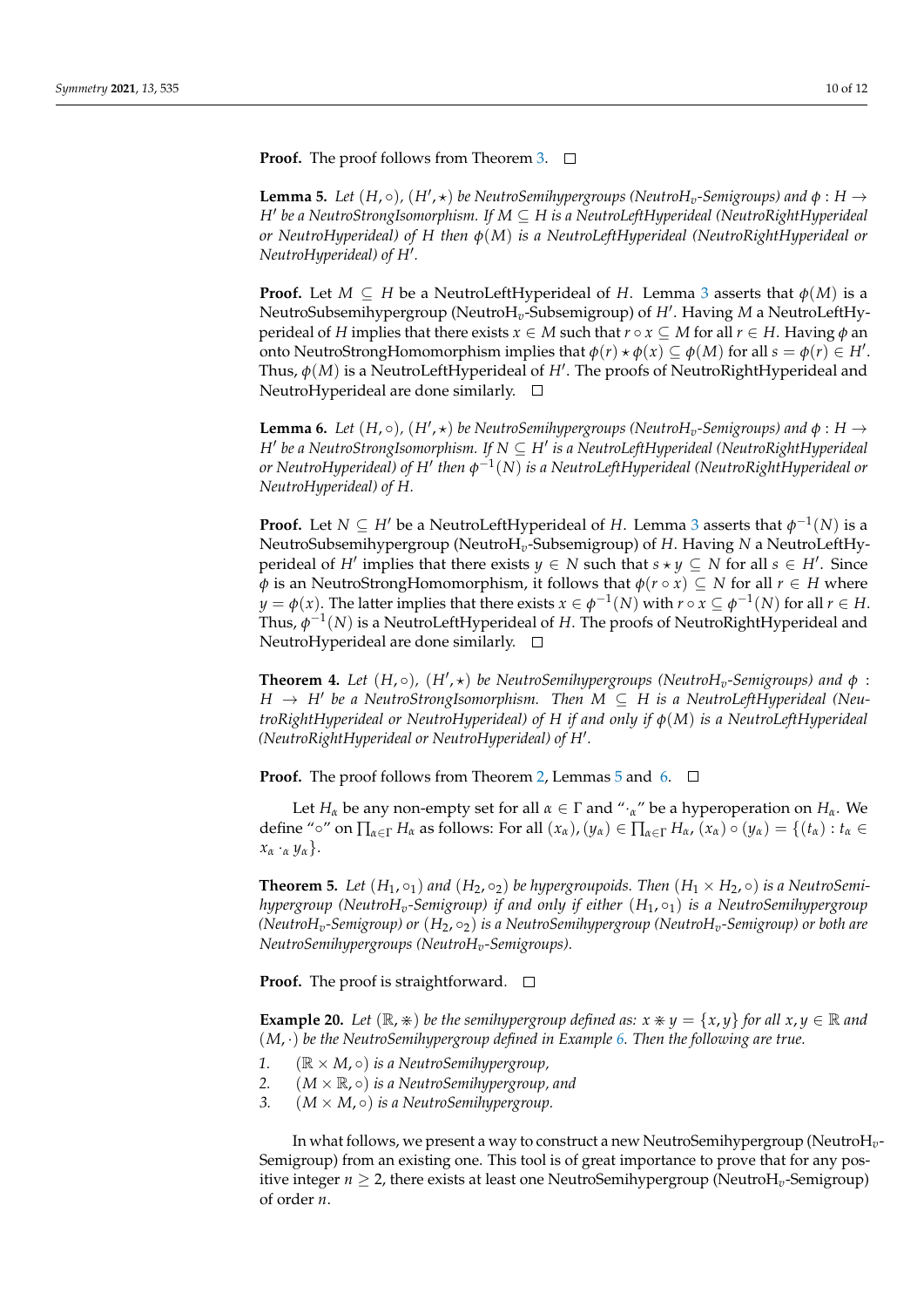$$
x \circledcirc y = \begin{cases} x \circ y & \text{if } x, y \in H; \\ H \cup J & \text{otherwise.} \end{cases}
$$

<span id="page-10-0"></span>**Theorem 6.** Let  $(H, \circ)$  be a NeutroSemihypergroup (NeutroH<sub>v</sub>-Semigroup) and *J* be any non*empty set such that*  $H \cap J = \emptyset$  *and*  $(H \circ H) \cap J = \emptyset$ . Then  $(H[J], \odot)$  *is a NeutroSemihypergroup (NeutroHv-Semigroup).*

**Proof.** Let  $(H, \circ)$  be a NeutroSemihypergroup. If " $\circ$ " is a NeutroHyperoperation then there exist  $u, v, w, x, y, z \in H$  with  $u \circ v \subseteq H$  representing "T",  $w \circ x \not\subseteq H$  representing "F",  $y \circ z$  is indeterminate representing "I". Where  $(T, I, F) \notin \{(1, 0, 0), (0, 0, 1)\}$ . Since  $(H \circ H) \cap I = \emptyset$ , it follows that there exist *u*, *v*, *w*, *x*, *y*, *z*  $\in$  *H* with  $u \circ v \subseteq H[I]$  representing "T",  $w \circ x \nsubseteq H[J]$  representing "F" (as  $w \circ x \nsubseteq H$  and  $w \circ x \nsubseteq J$ ),  $y \circ z$  is indeterminate representing "I". Where  $(T, I, F) \notin \{(1, 0, 0), (0, 0, 1)\}\.$  Thus, " $\odot$ " is NeutroHyperoperation on  $H[f]$ . If " $\circ$ " is NeutroAssociative on *H* then it is clear that " $\circ$ " is NeutroAssociative on *H*[*J*]. Therefore, (*H*[*J*],  $\circledcirc$ ) is a NeutroSemihypergroup. The case (*H*[*J*],  $\circledcirc$ ) is a NeutroH<sub>*v*</sub>-Semigroup is done similarly.  $\square$ 

**Example 21.** Let  $(M, \cdot)$  be the NeutroSemihypergroup defined in Example [6](#page-3-0) and  $N = \{n\}$ . Then  $M[N] = \{m, a, d, n\}$  *and*  $(M[N], \circledcirc)$  *is the NeutroSemihypergroup defined by the following table.* 

| (o) | т                |               |             |               |
|-----|------------------|---------------|-------------|---------------|
| т   | т                | m             | т           | $\{m,a,d,n\}$ |
| а   | т                | $\{m,a\}$     | a           | ${m,a,d,n}$   |
| d   | т                |               |             | ${m,a,d,n}$   |
| п   | $\{m, a, d, n\}$ | $\{m,a,d,n\}$ | ${m,a,d,n}$ | $\{m,a,d,n\}$ |

<span id="page-10-1"></span>**Theorem 7.** Let  $n \geq 2$  be an integer. Then there is at least one NeutroSemihypergroup of order *n*.

**Proof.** The proof follows from Example [4](#page-3-3) and Theorem [6.](#page-10-0)  $\Box$ 

**Corollary 2.** *There are infinitely many NeutroSemihypergroups up to NeutroStrongIsomorphism.*

**Proof.** The proof follows from Theorem [7.](#page-10-1) □

<span id="page-10-2"></span>**Theorem 8.** Let  $n \geq 2$  be any integer. Then there is at least one NeutroH<sub>v</sub>-Semigroup of order n.

**Proof.** The proof follows from Example [4](#page-3-3) and Theorem [6.](#page-10-0)  $\Box$ 

**Corollary 3.** *There are infinitely many NeutroHv-Semigroups up to NeutroStrongIsomorphism.*

**Proof.** The proof follows from Theorem [8.](#page-10-2) □

#### **4. Conclusions**

In this paper, we discussed the properties of some NeutroHyperstructures. More precisely, we introduced NeutroSemihypergroups (NeutroH*v*-Semigroups), constructed several examples, and studied some of their important subsets under NeutroStrongIsomorphism. It was shown through examples that some of the well known results for algebraic hyperstructures do not hold for NeutroHyperstructures. Moreover, it was proved that there is at least one NeutroSemihypergroup (NeutroH*v*-Semigroups) of order *n* where *n* is any integer greater than one. The results in this paper may be considered as a base for any possible study in the field of NeutroHyperstructures.